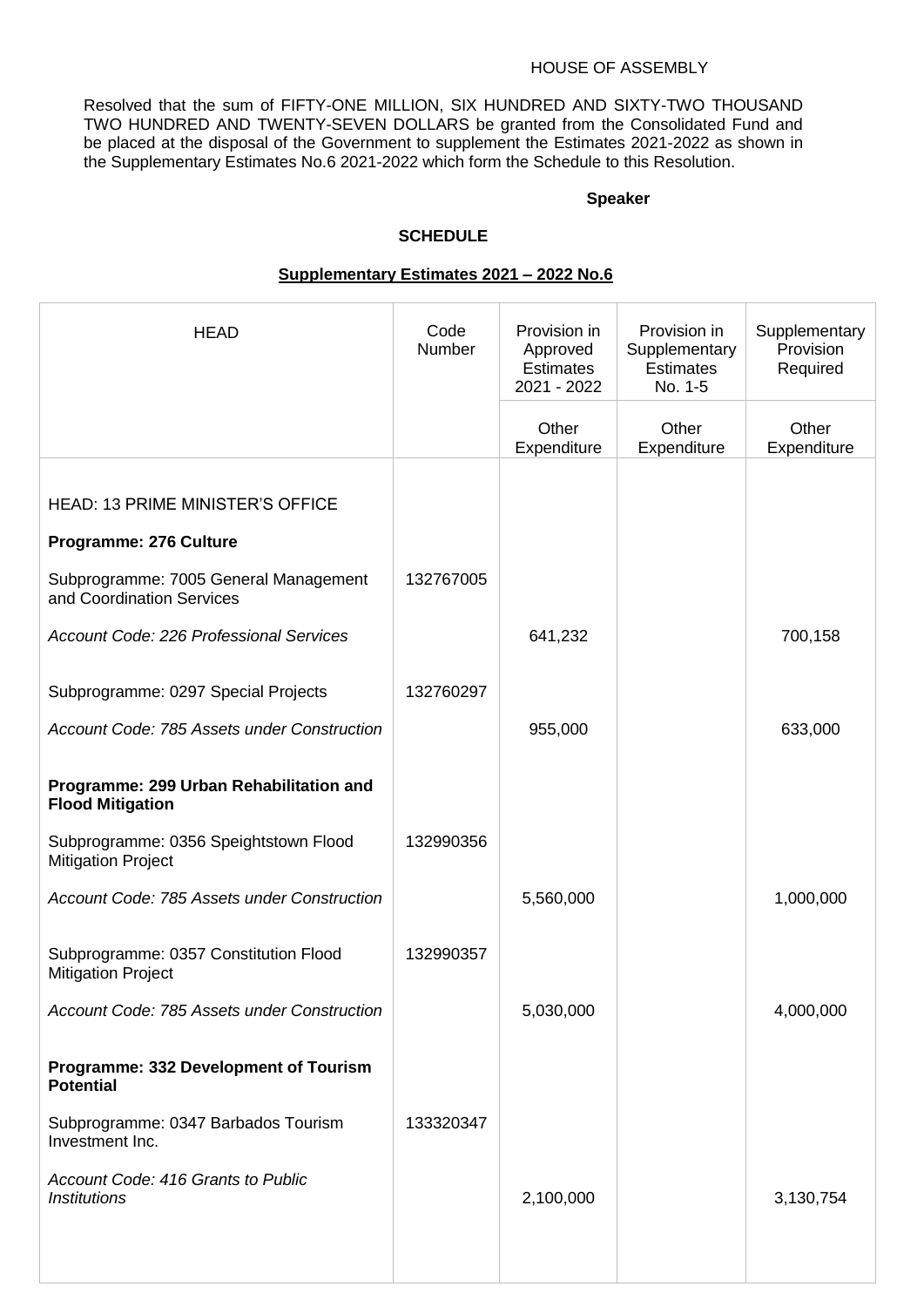| <b>HEAD</b>                                                                 | Code<br><b>Number</b> | Provision in<br>Approved<br><b>Estimates</b><br>2021 - 2022 | Provision in<br>Supplementary<br><b>Estimates</b><br>No. 1-5 | Supplementary<br>Provision<br>Required |
|-----------------------------------------------------------------------------|-----------------------|-------------------------------------------------------------|--------------------------------------------------------------|----------------------------------------|
|                                                                             |                       | Other<br>Expenditure                                        | Other<br>Expenditure                                         | Other<br>Expenditure                   |
| HEAD: 33 MINISTRY OF HOME AFFAIRS,<br><b>INFORMATION AND PUBLIC AFFAIRS</b> |                       |                                                             |                                                              |                                        |
| <b>Program 040: Direction and Policy</b><br><b>Formulation</b>              |                       |                                                             |                                                              |                                        |
| Subprogramme: 7156 General Management<br>and Coordination Services          | 330407156             |                                                             |                                                              |                                        |
| Account Code: 316 Grants to Public<br><b>Institutions</b>                   |                       |                                                             |                                                              | 2,610,000                              |
| <b>HEAD: 35 MINISTRY OF PEOPLE</b><br><b>EMPOWERMENT AND ELDER AFFAIRS</b>  |                       |                                                             |                                                              |                                        |
| <b>Program 040: Direction and Policy</b><br><b>Formulation</b>              |                       |                                                             |                                                              |                                        |
| Subprogramme: 7155 General Management<br>and Coordination Services          | 350407155             |                                                             |                                                              |                                        |
| Account Code: 206 Travel                                                    |                       | 7,000                                                       |                                                              | 12,800                                 |
| Account Code: 212 Operating Expenses                                        |                       | 203,200                                                     |                                                              | 1,161,125                              |
| <b>Account Code: 226 Professional Services</b>                              |                       | 210,000                                                     |                                                              | 61,000                                 |
| Account Code: 314 Grants to Individuals                                     |                       |                                                             |                                                              | 2,856,000                              |
| <b>Program 423: Personal Social Services</b><br><b>Delivery Program</b>     |                       |                                                             |                                                              |                                        |
| Subprogramme: 0427 Welfare Department                                       | 354230427             |                                                             |                                                              |                                        |
| Account Code: 314 Grants to Individuals                                     |                       | 31,820,000                                                  | 1,954,024                                                    | 6,250,000                              |
| Subprogramme: 0428 National Assistance<br><b>Board</b>                      | 354230428             |                                                             |                                                              |                                        |
| Account Code: 316 Grants to Individuals                                     |                       | 10,068,670                                                  |                                                              | 449,297                                |
| Subprogramme: 0435 National Disability Unit                                 | 354230435             |                                                             |                                                              |                                        |
| Account Code: 210 Supplies and Materials                                    |                       | 331,150                                                     |                                                              | 100,000                                |
|                                                                             |                       |                                                             |                                                              |                                        |
|                                                                             |                       |                                                             |                                                              |                                        |
|                                                                             |                       |                                                             |                                                              |                                        |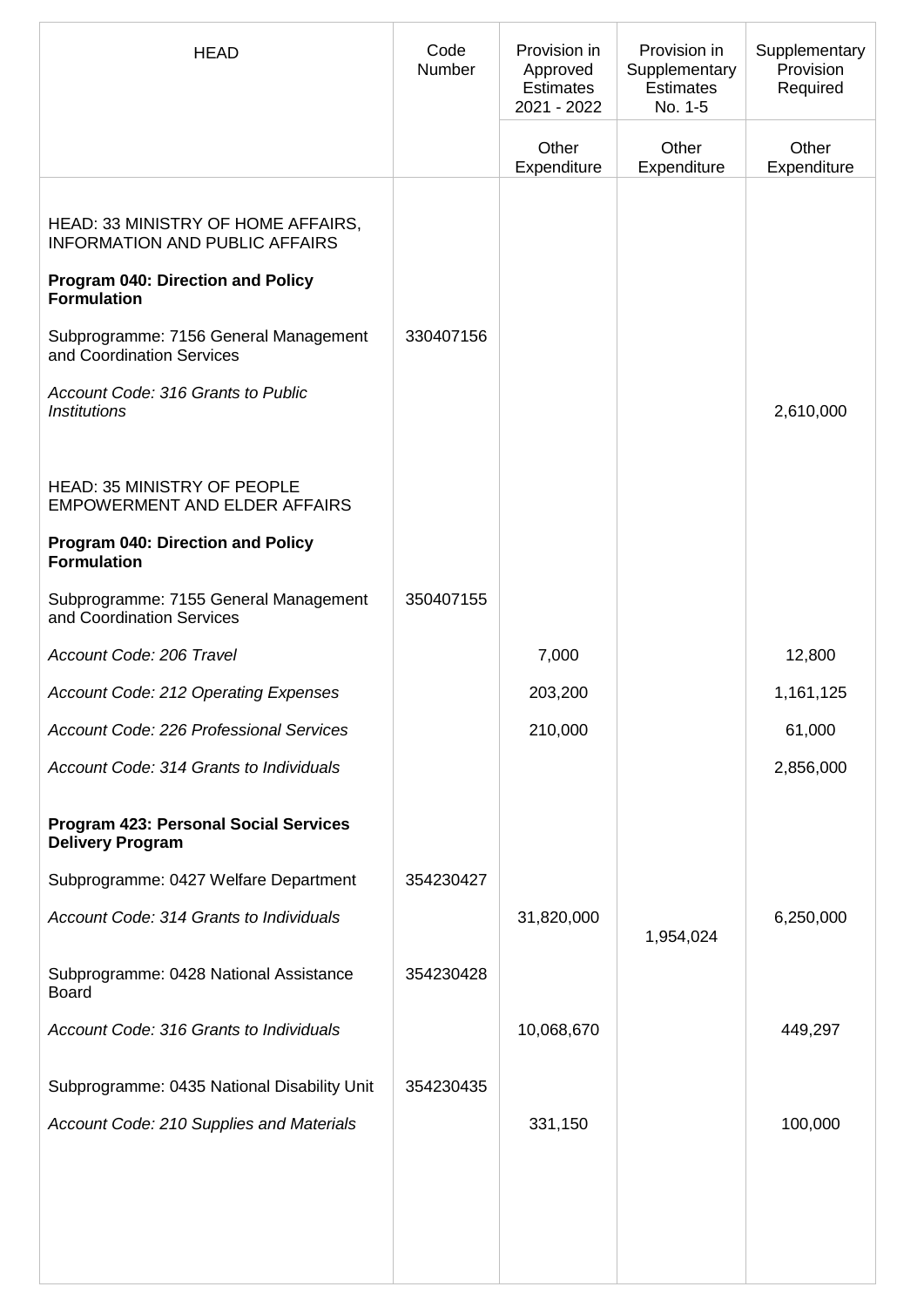| <b>HEAD</b>                                                                                         | Code<br>Number | Provision in<br>Approved<br><b>Estimates</b><br>2021 - 2022 | Provision in<br>Supplementary<br><b>Estimates</b><br>No. 1-5 | Supplementary<br>Provision<br>Required |
|-----------------------------------------------------------------------------------------------------|----------------|-------------------------------------------------------------|--------------------------------------------------------------|----------------------------------------|
|                                                                                                     |                | Other<br>Expenditure                                        | Other<br>Expenditure                                         | Other<br>Expenditure                   |
| <b>HEAD: 82 MINISTRY OF ENVIRONMENT</b><br>AND NATIONAL BEAUTFICATION                               |                |                                                             |                                                              |                                        |
| Programme 650: Preservation and<br><b>Conservation of the Terrestrial</b><br>and Marine Environment |                |                                                             |                                                              |                                        |
| Subprogramme: 0386 National Conservation<br>Commission                                              | 826500386      |                                                             |                                                              |                                        |
| Account Code: 416 Grants to Public<br><b>Institutions</b>                                           |                | 907,500                                                     |                                                              | 6,645,650                              |
| <b>HEAD: 83 MINISTRY OF AGRICULTURE</b><br>AND FOOD SECURITY                                        |                |                                                             |                                                              |                                        |
| <b>Program 040: Direction &amp; Policy</b><br><b>Formulation Services</b>                           |                |                                                             |                                                              |                                        |
| Subprogramme: 7055 General Management<br>and Coordination Services                                  | 830407055      |                                                             |                                                              |                                        |
| Account Code: 212 Operating Expenses                                                                |                | 64,600                                                      |                                                              | 50,000                                 |
| Subprogramme: 0160 Technical Management,<br><b>Research and Coordination</b>                        | 83040160       |                                                             |                                                              |                                        |
| Account Code: 212 Operating Expenses                                                                |                | 141,250                                                     |                                                              | 110,000                                |
| Program 160: Measures to Stimulate<br><b>Increased Crop Production</b>                              |                |                                                             |                                                              |                                        |
| Subprogramme: 0637 Barbados Agricultural<br><b>Management Company</b>                               | 831600637      |                                                             |                                                              |                                        |
| Account Code: 316 Grants to Public<br><b>Institutions</b>                                           |                | 10,000,000                                                  |                                                              | 2,979,980                              |
| Account Code: 416 Grants to Public<br><b>Institutions</b>                                           |                |                                                             |                                                              | 2,455,000                              |
| <b>Program 164: General Support Services</b>                                                        |                |                                                             |                                                              |                                        |
| Subprogramme: 0178 Incentives and Other<br><b>Subsidies</b>                                         | 831640178      |                                                             |                                                              |                                        |
| Account Code: 314 Grants to Individuals                                                             |                | 8,279,907                                                   | 6,637,442                                                    | 8,900,000                              |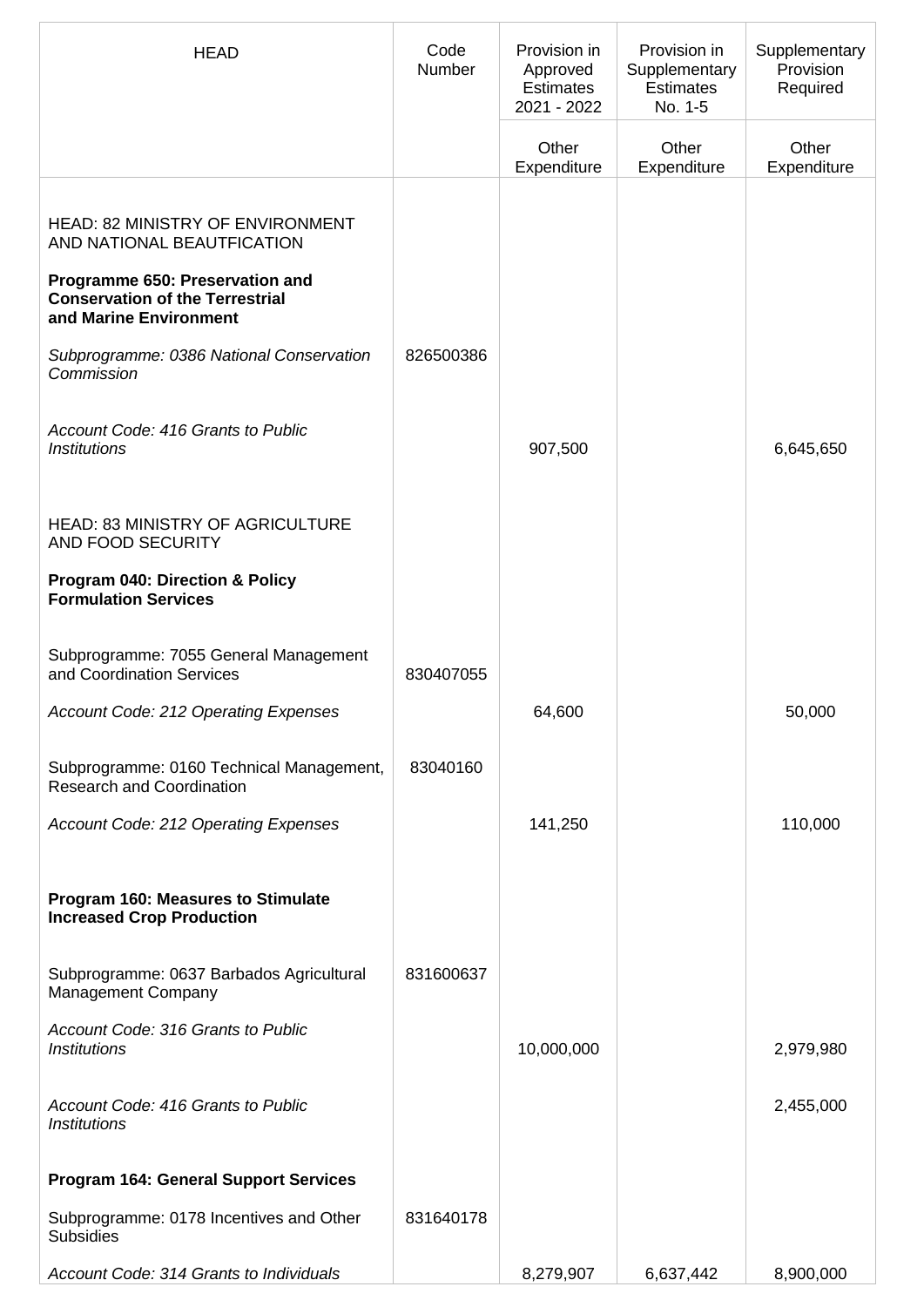| <b>HEAD</b>                                                                        | Code<br>Number | Provision in<br>Approved<br><b>Estimates</b><br>2021 - 2022 | Provision in<br>Supplementary<br><b>Estimates</b><br>No. 1-5 | Supplementary<br>Provision<br>Required |
|------------------------------------------------------------------------------------|----------------|-------------------------------------------------------------|--------------------------------------------------------------|----------------------------------------|
|                                                                                    |                | Other<br>Expenditure                                        | Other<br>Expenditure                                         | Other<br>Expenditure                   |
| HEAD: 87 MINISTRY OF EDUCATION,<br>TECHNOLOGICAL AND VOCATIONAL<br><b>TRAINING</b> |                |                                                             |                                                              |                                        |
| <b>Programme: 040 Direction and Policy</b><br><b>Formulation Services</b>          |                |                                                             |                                                              |                                        |
| Subprogramme: 7100 General Management<br>and Coordination Services                 | 870407100      |                                                             |                                                              |                                        |
| Account Code: 313 Subsidies                                                        |                |                                                             |                                                              | 2,773,596                              |
| <b>Programme: 272 Secondary</b>                                                    |                |                                                             |                                                              |                                        |
| Subprogramme: 0644 Coleridge and Parry<br>School                                   | 872720644      |                                                             |                                                              |                                        |
| Account Code: 226 Professional Services                                            |                | 9,500                                                       |                                                              | 82,515                                 |
| Account Code: 751 Property and Plant                                               |                | 109,990                                                     |                                                              | 1,550,602                              |
| HEAD: 93 MINISTRY OF HOUSING, LANDS<br><b>AND MAINTENANCE</b>                      |                |                                                             |                                                              |                                        |
| Programme: 522 Land and Property<br><b>Acquisition and Management Program</b>      |                |                                                             |                                                              |                                        |
| Subprogramme: 0539 Property Management                                             | 935220539      |                                                             |                                                              |                                        |
| Account Code: 751 Property and Plant                                               |                | 1,500,000                                                   |                                                              | 3,150,750                              |
|                                                                                    |                |                                                             |                                                              |                                        |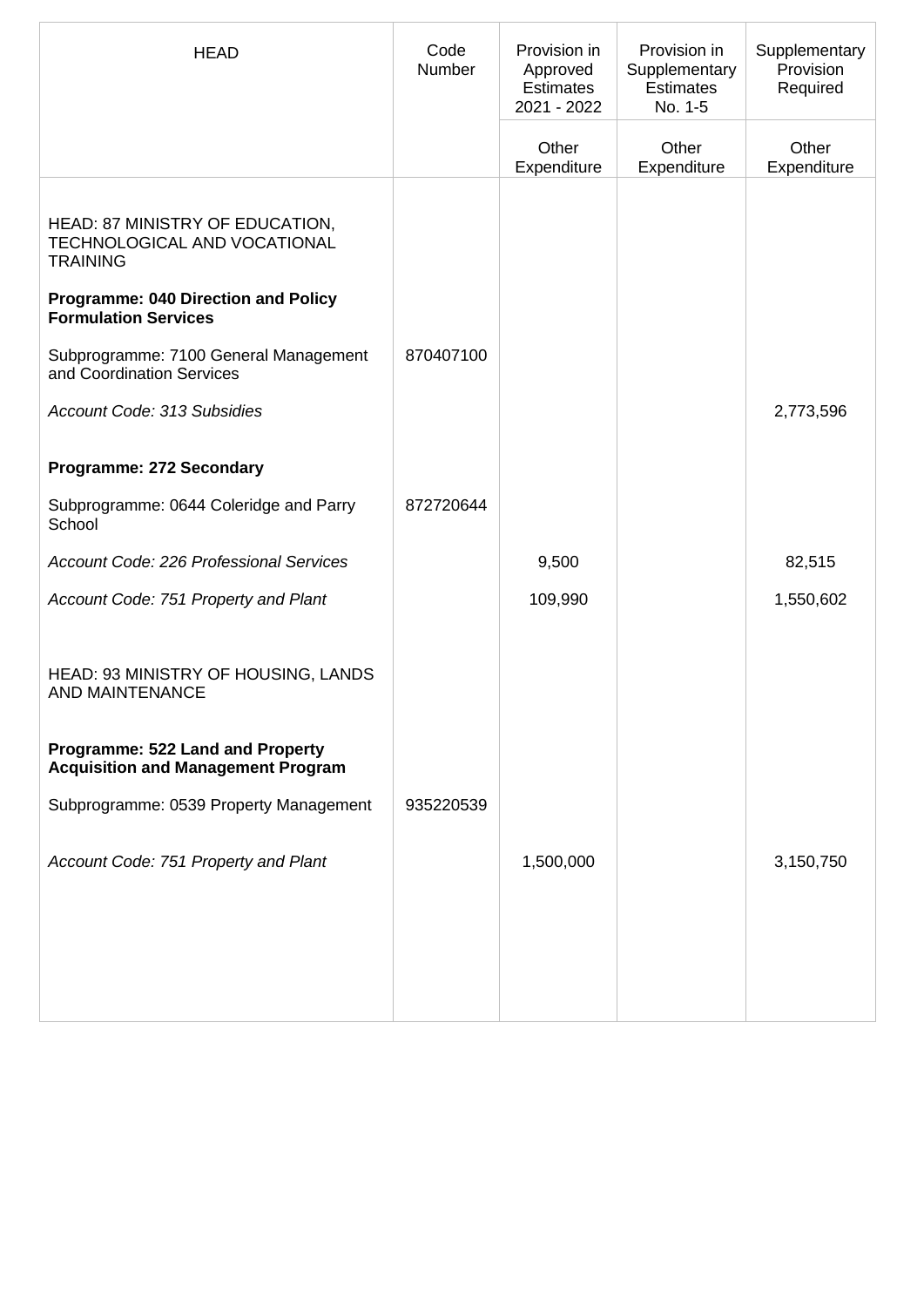The sum of **nine million, four hundred and sixty-three thousand, nine hundred and twelve dollars (\$9,463,912)** should be approved under Head 13 – Prime Minister's Office as follows:

**Head: 13 PRIME MINISTER'S OFFICE**

**Programme: 276 Culture** 

**Subprogramme: 7005** General Management and Coordination Services

Account Code 226 - Professional Services \$700,158

The sum of \$700,158 is required for the Reclaiming Our Atlantic Destiny (ROAD) Project.

**Programme: 276 Culture** 

**Subprogramme: 0297** Special Projects

Account Code 785 – Assets under Construction \$633,000

The sum of \$633,000 is required is required to complete Phase 2 of the Rock Hall Freedom Park Project.

**Programme: 299 Urban Rehabilitation And Flood Mitigation**

**Subprogramme: 0356** Speightstown Flood Mitigation Project

Account Code 785 - Assets under Construction \$1,000,000

The sum of \$1,000,000 is required to cover the construction costs for the Speightstown Flood Mitigation Project (SALT POND PHASE II).

**Programme: 299 Urban Rehabilitation and Flood Mitigation**

**Subprogramme: 0357** Constitution Flood Mitigation Project

Account Code 785 - Assets under Construction \$4,000,000

The sum of \$4,000,000 is required to cover the construction costs for the Constitution Flood Mitigation Project Phase III project.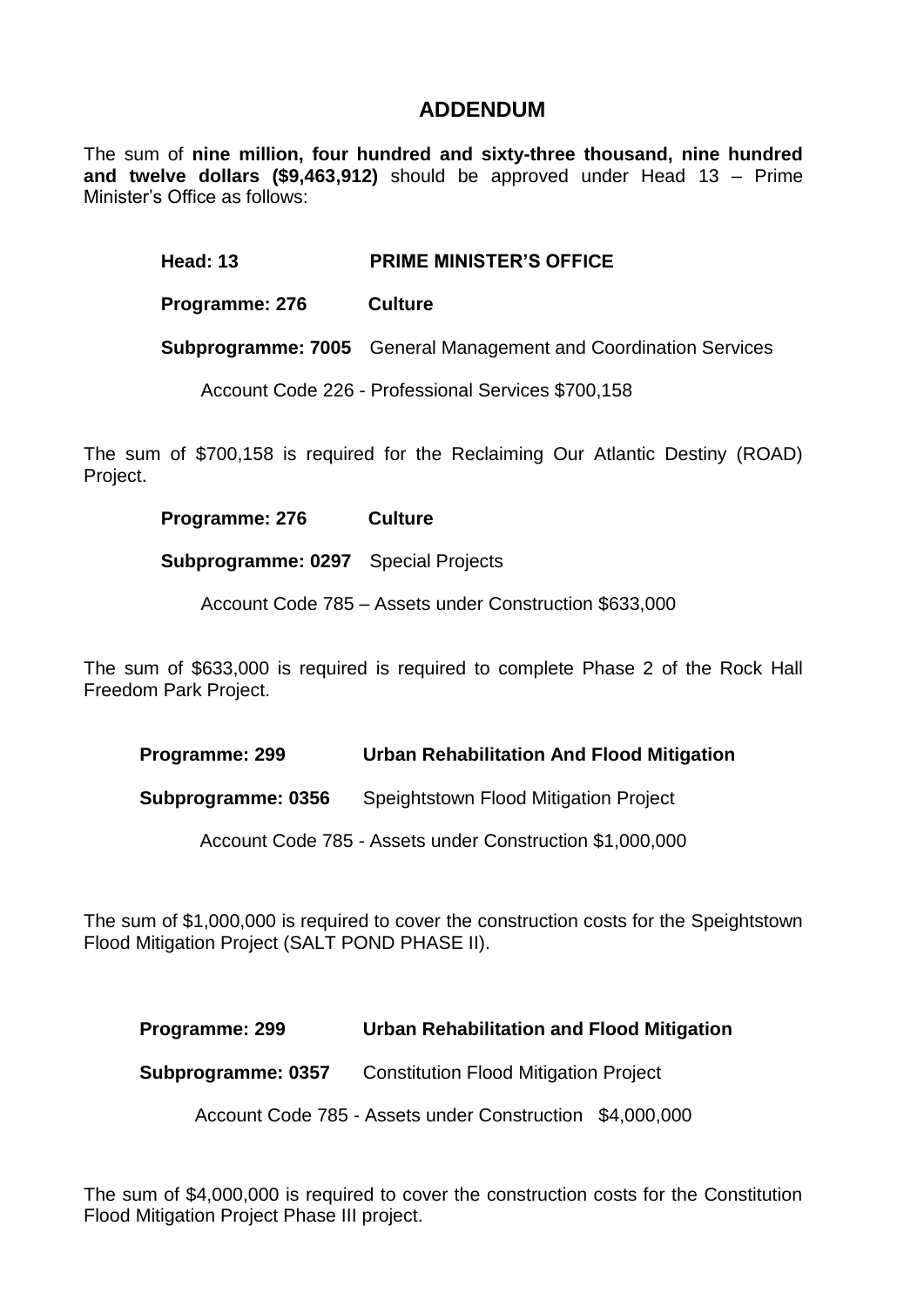## **Programme: 332 Development of Tourism Potential**

**Subprogramme: 0347** Barbados Tourism Investment Inc.

Account code 416 - Grants to Public Institutions \$3,130,754

The sum of \$3,130,754 is required to cover the cost of the beautification of the surrounding areas of Bridgetown.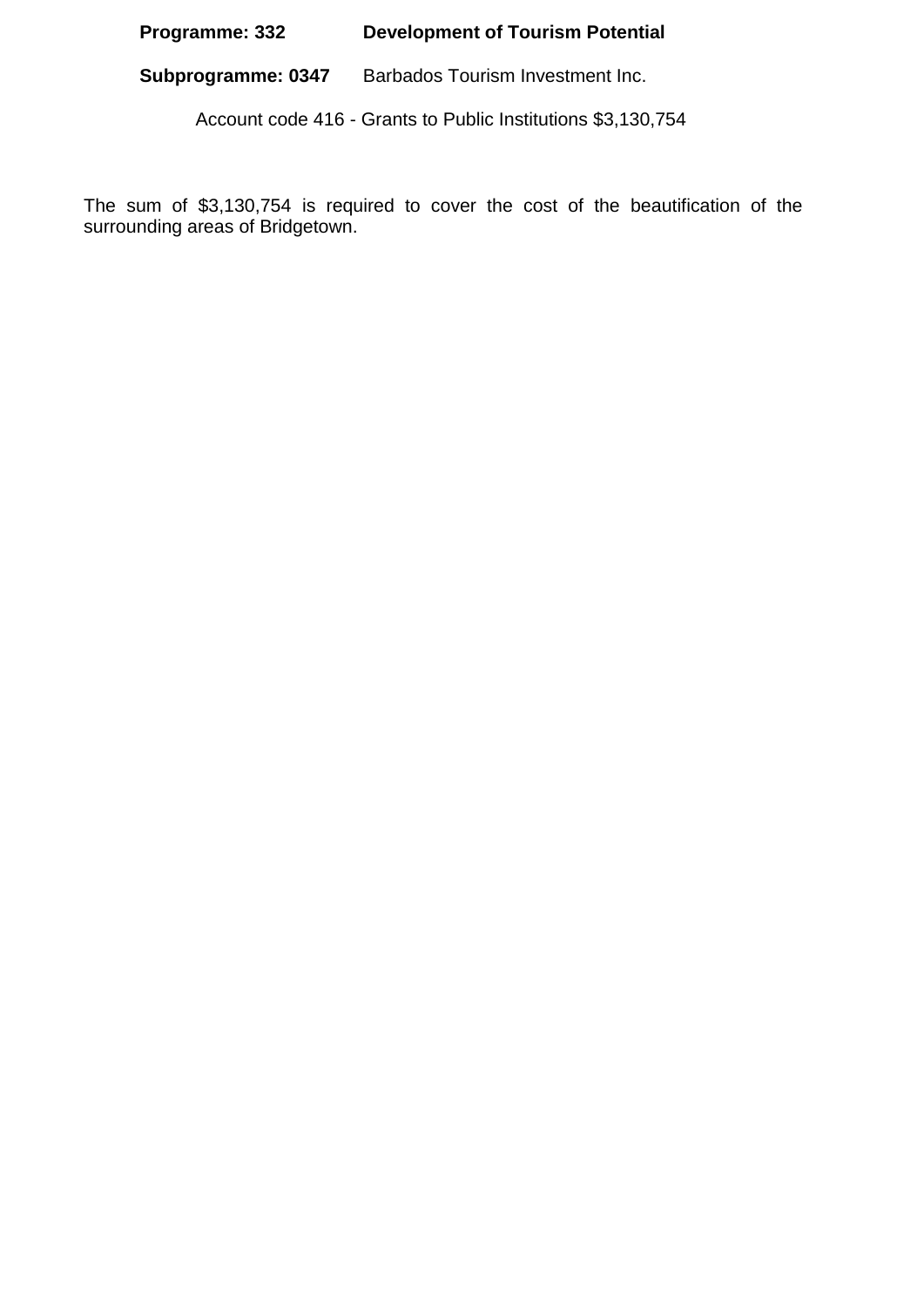The sum of **two million, six hundred and ten thousand dollars (\$2,610,000)** should be approved under Head 33 – Ministry of Home Affairs, Information and Public Affairs as follows:

### **Head: 33 MINISTRY OF HOME AFFAIRS, INFORMATION AND PUBLIC AFFAIRS**

### **Programme: 040 Direction and Policy Formulation Services**

#### **Subprogram: 7156** General Management and Coordination Services

Account Code 316 - Grant to Public Institutions \$ 2,610,000

The supplementary provision of two million, six hundred and ten thousand dollars (\$2,610,000) is required on behalf of the Caribbean Broadcasting Corporation to cover salaries and essential operations of the said Corporation.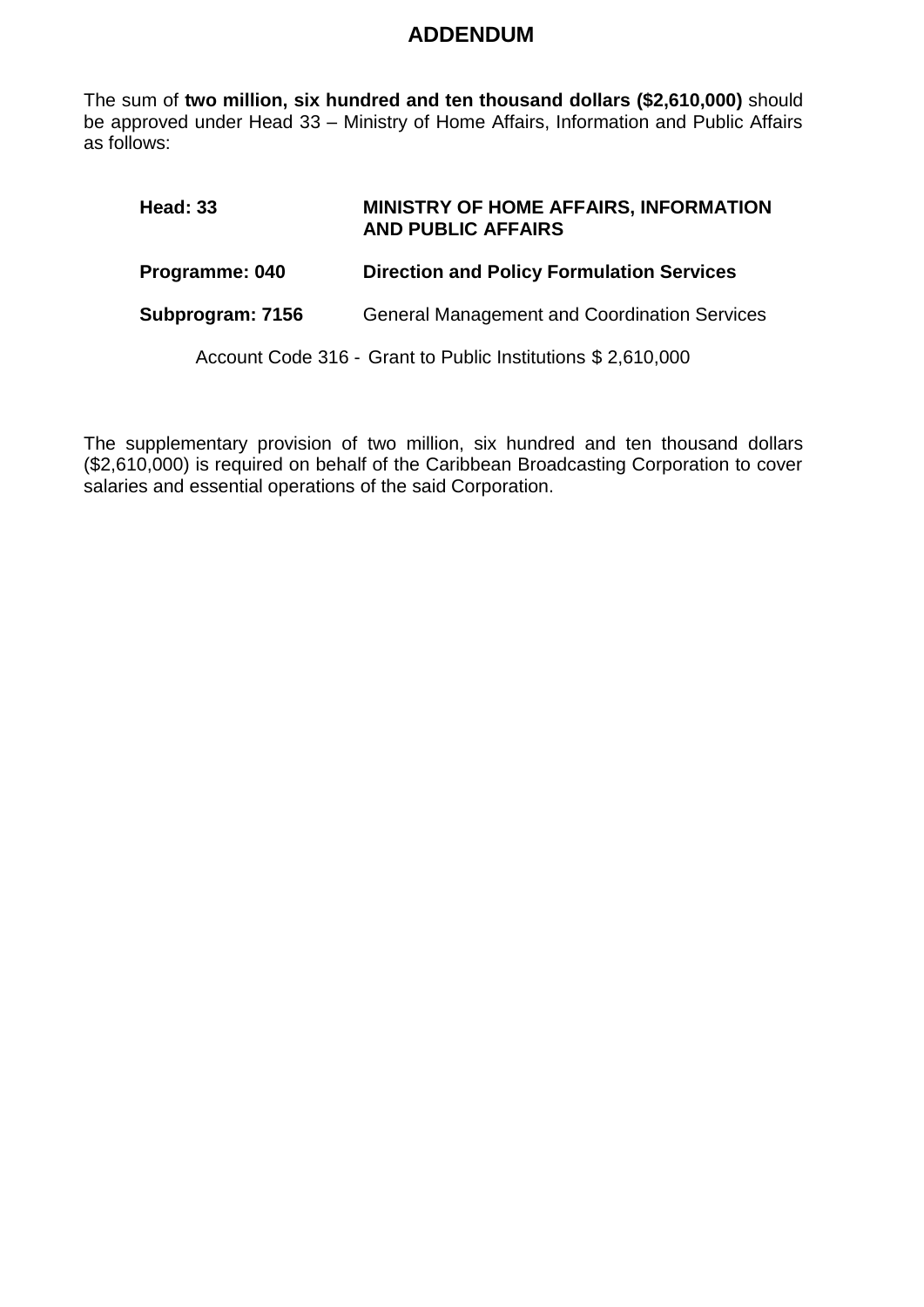The sum of **ten million, eight hundred and ninety thousand, two hundred and twenty-two dollars (\$10,890,222)** should be approved under Head 35 – Ministry of People Empowerment and Elder Affairs as follows:

| <b>Head: 35</b>                                                    | <b>MINISTRY OF PEOPLE EMPOWERMENT AND</b><br><b>ELDER AFFAIRS</b> |              |  |  |
|--------------------------------------------------------------------|-------------------------------------------------------------------|--------------|--|--|
| Programme: 040<br><b>Direction and Policy Formulation Services</b> |                                                                   |              |  |  |
| Subprogram: 7155                                                   | <b>General Management and Coordination Services</b>               |              |  |  |
| Account Code 206 - Travel                                          |                                                                   | \$<br>12,800 |  |  |
|                                                                    | <b>Account Code 212 - Operating Expenses</b>                      | \$1,161,125  |  |  |
|                                                                    | Account Code 226 - Professional Services                          | \$<br>61,000 |  |  |
|                                                                    | Account Code 314 - Grants to Individuals                          | \$2,856,000  |  |  |
|                                                                    |                                                                   |              |  |  |

| Programme: 423     | <b>Personal Social Services Delivery Program</b> |
|--------------------|--------------------------------------------------|
| Subprogramme: 0427 | <b>Welfare Department</b>                        |

Account Code 314 - Grants to Individuals \$6,250,000

**Sub-programme 0428:** National Assistance Board

Account Code 316: Grants to Public Institutions \$449,297

**Sub-programme 0435:** National Disability Unit

Account Code 210: Supplies and Materials \$100,000

The sum of ten million, eight hundred and ninety thousand, two hundred and twenty-two dollars (\$10,890,222) is required to meet the costs associated with sheltering persons displaced by Hurricane Elsa, funds for the operations of the Welfare Department, the National Assistance Board and the National Disabilities Unit.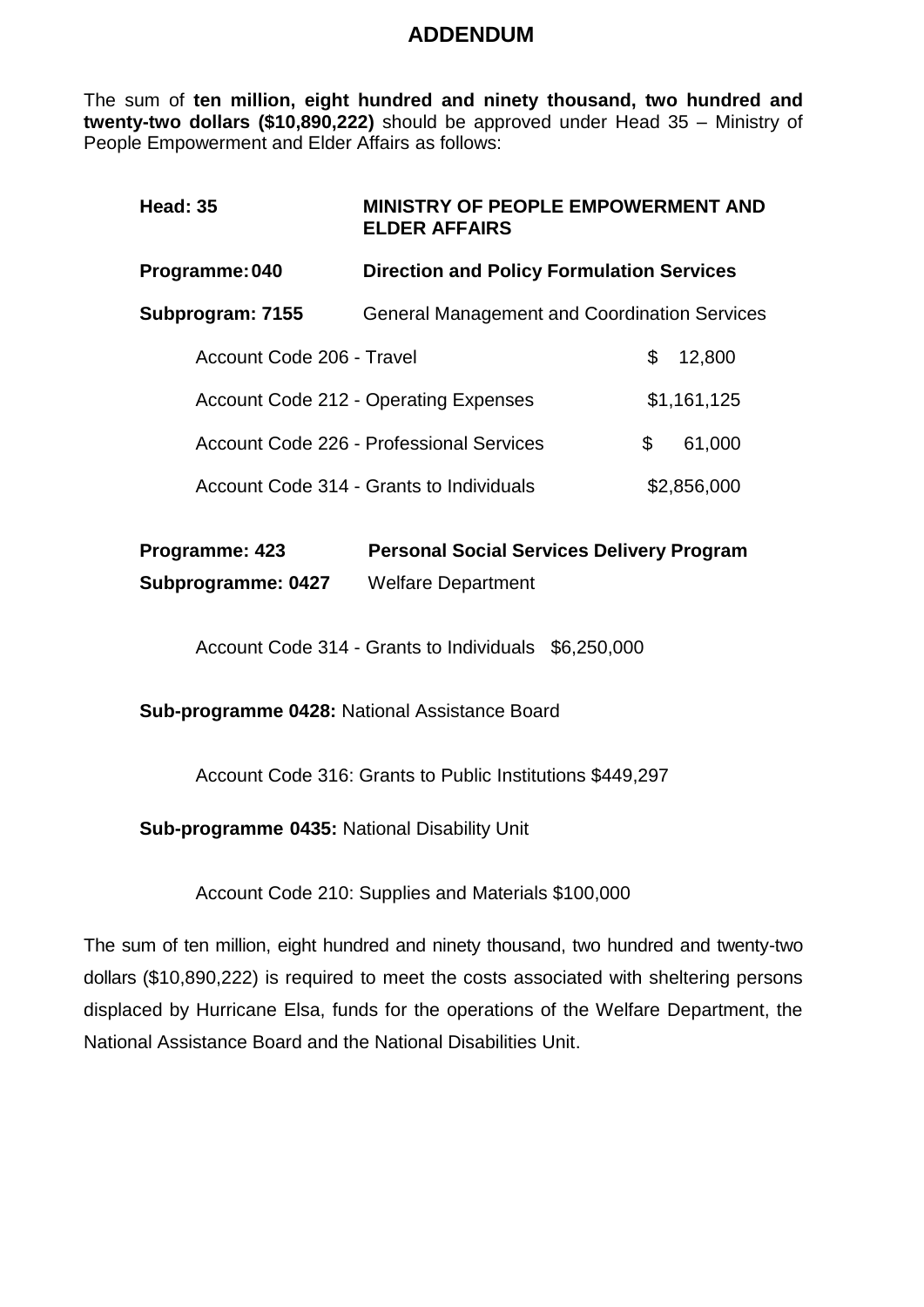The sum of **six million six hundred and forty-five thousand six hundred and fifty dollars (\$6,645,650)** should be approved under Head 82: Ministry of the Environment and National Beautification as follows:

| Head: 82           | <b>MINISTRY OF ENVIRONMENT AND NATIONAL</b><br><b>BEAUTIFICATION</b>              |
|--------------------|-----------------------------------------------------------------------------------|
| Programme 650:     | <b>Preservation and Conservation of the Terrestrial</b><br>and Marine Environment |
| Subprogramme 0386: | <b>National Conservation Commission</b>                                           |

Account Code 416 - Grants to Public Institutions \$6,645,650

The sum of \$6,645,650 is required to facilitate repairs to the NCC buildings.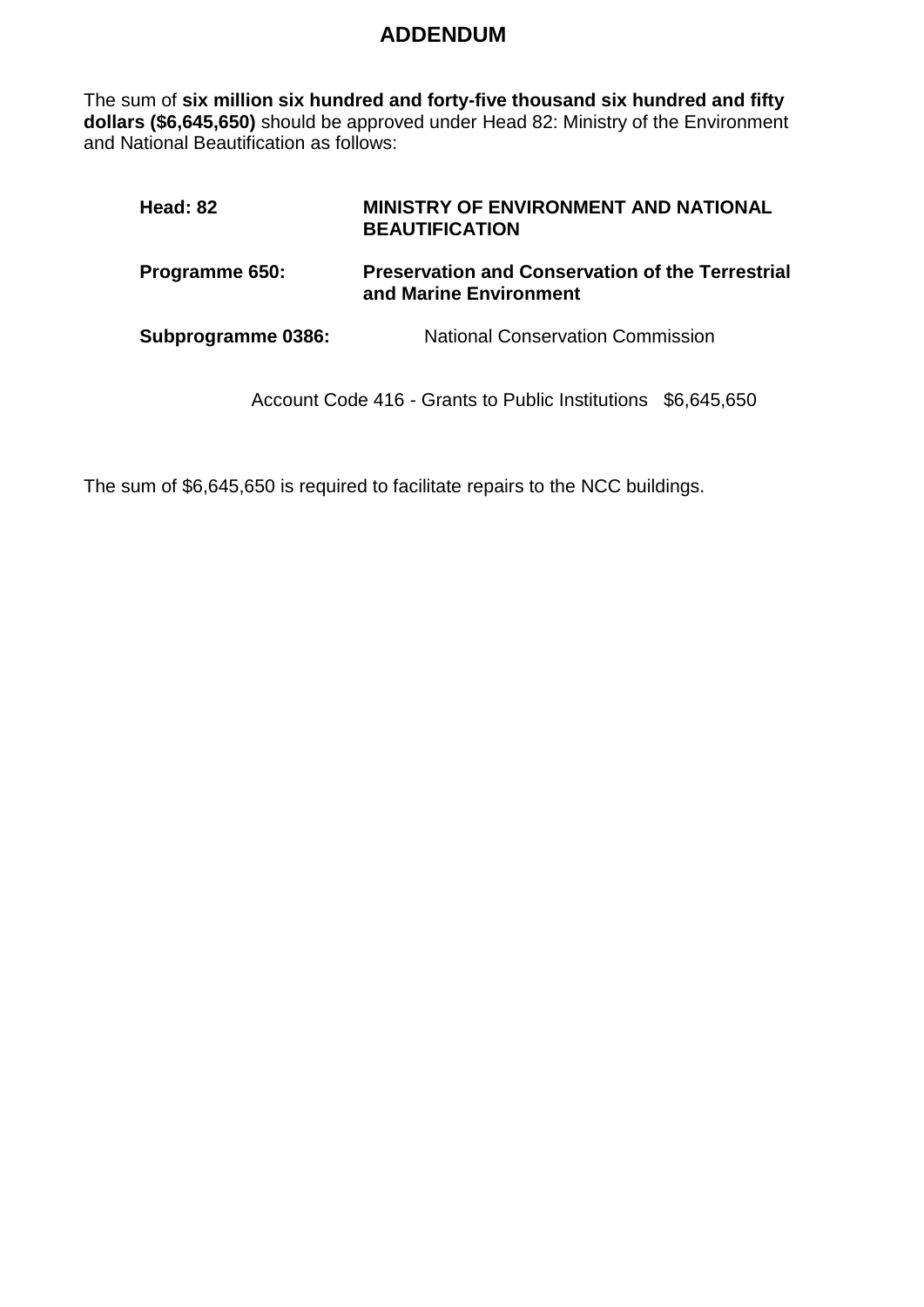The sum of **fourteen million four hundred and ninety-four thousand nine hundred and eighty dollars (\$14,494,980)** should be approved under Head 83: Ministry of Agriculture and Food Security as follows:

| <b>Head: 83</b>                              | <b>MINISTRY</b><br><b>SECURITY</b> |  | OF AGRICULTURE AND                                  | FOOD |
|----------------------------------------------|------------------------------------|--|-----------------------------------------------------|------|
| <b>Programme: 040</b>                        |                                    |  | <b>Direction &amp; Policy Formulation Services</b>  |      |
| Subprogramme: 7055                           |                                    |  | <b>General Management and Coordination Services</b> |      |
| <b>Account Code 212 - Operating Expenses</b> |                                    |  | \$50,000                                            |      |
| Subprogramme: 0160                           | <b>Services</b>                    |  | Technical Management, Research and Coordination     |      |
| <b>Account Code 212 - Operating Expenses</b> |                                    |  | \$110,000                                           |      |

The sum of \$160,000 is required to supplement Operating Expenses to provide food for persons in shelters after the passage of Hurricane Elsa.

| Programme: 160     | <b>Measures to Stimulate Increased Crop</b><br><b>Production</b>                                     |                            |
|--------------------|------------------------------------------------------------------------------------------------------|----------------------------|
| Subprogramme 0637: | <b>Barbados Agricultural Management Company</b>                                                      |                            |
|                    | Account Code 316 - Grants to Public Institutions<br>Account Code 416 - Grants to Public Institutions | \$2,979,980<br>\$2,455,000 |
|                    |                                                                                                      |                            |

To purchase capital equipment for Portvale Factory and to supplement the continuation of NECARP project under BAMC.

| Programme: 164     | <b>General Support Services</b>       |
|--------------------|---------------------------------------|
| Subprogramme: 0178 | <b>Incentives and Other Subsidies</b> |

Account Code 314 - Grants to Individuals \$8,900,000

Funds are required to supplement the start of 2022 Sugar Crop.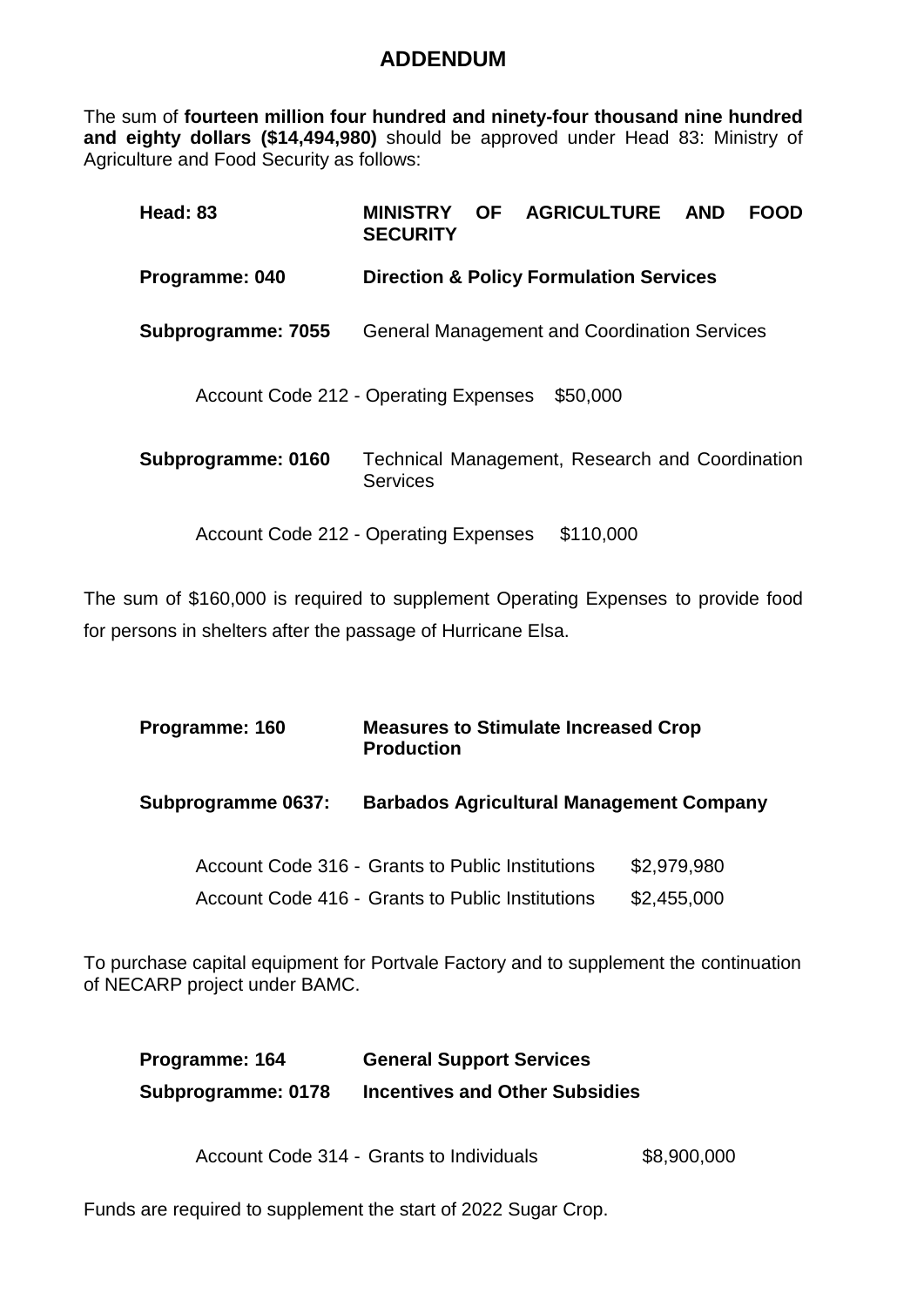The sum of **four million, four hundred and six thousand, seven hundred and thirteen dollars (\$4,406,713)** should be approved under Head 87: Ministry of Education, Technological and Vocational Training as follows:

### **Head: 87 MINISTRY OF EDUCATION, TECHNOLOGOICAL AND VOCATIONAL TRAINING**

### **Programme: 040 Direction and Policy Formulation Services**

**Subprogramme: 7100** General Management and Coordination Services

Account Code 313 - Subsidies - \$2,773,596

The sum of \$2,773,596 is required to offset the cost of uniforms to suppliers resulting from students not returning to physical school as a consequence of the COVID-19 pandemic.

### **Programme: 272 Secondary**

**Subprogramme: 0644** Coleridge and Parry School

Account Code 226 - Professional Services - \$82,515

Account Code 751 - Property and Plant - \$1,550,602

The sum of \$1,633,117 is required to meet the cost of repairs at the school due to the passing of Hurricane Elsa.